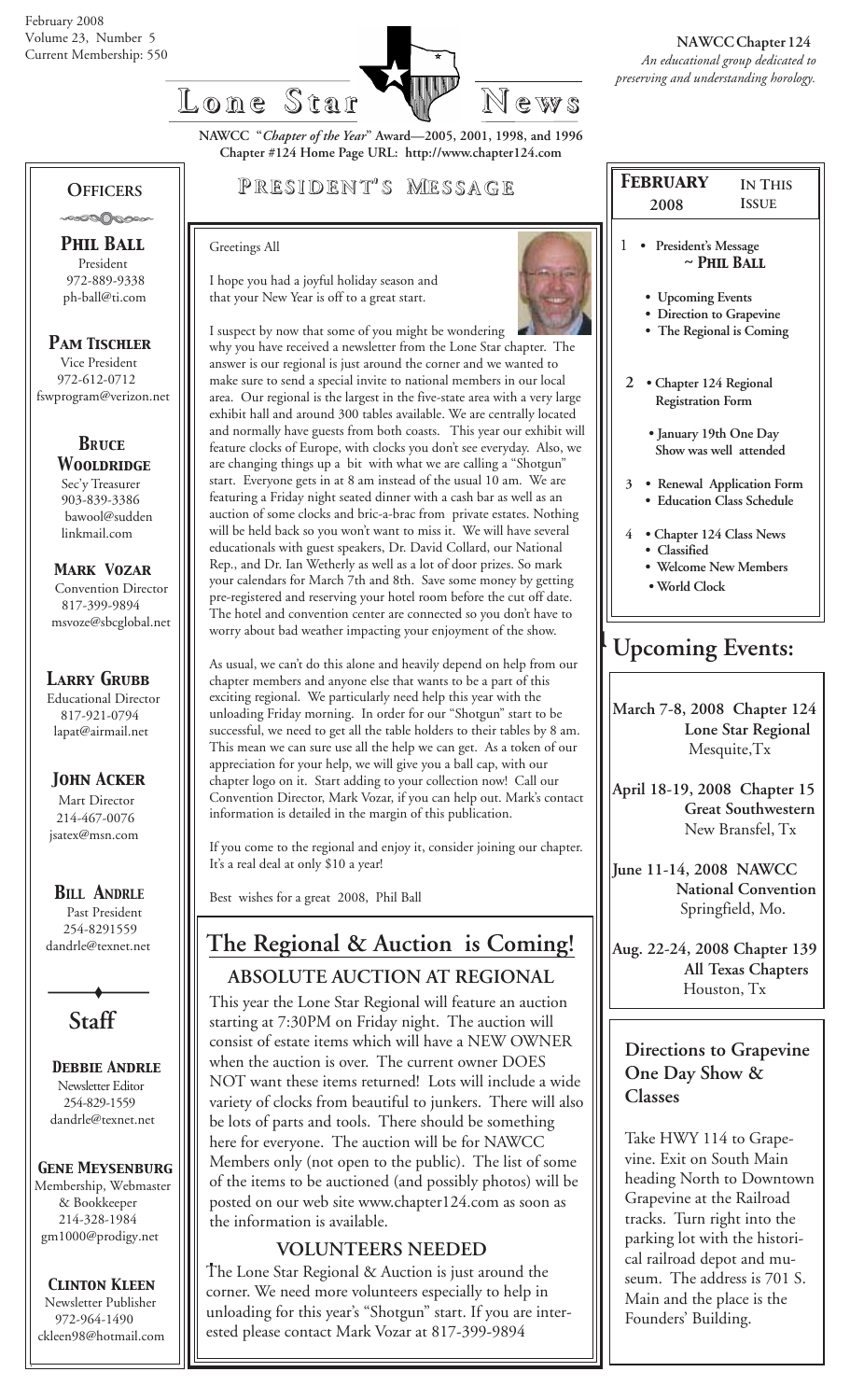#### **2008 LONE STAR REGIONAL Friday March 7th and Saturday March 8th For more information & a link to Hampton reservations check our website at** \* Spanish Trails Inn - - - - - 1(972) 226-9800 (no special rate) 0.8 miles away<br>\* Marriott/Courtyard **- - - -** 1(972) 681-3300 (no special rate) 4.0 miles away **\* \* \* PRE-REGISTER NOW AND SAVE! \* \* \*** Registration \$30 at the door **For more information call Phil Ball at 214-564-5717 or email at ph-ball@tx.rr.com** Tables Reserved by Groups must be received in one envelope. All Pre-Registration received by February 22**nd**, 2008 will be confirmed by mail and **Regional Agenda Friday March 7, 2008** 7:00…Unloading and Setup Pre-Registration badge allows setup prior to registration 7:00…Registration 8:00…Mart and Exhibits Open 5:00…Mart and Exhibits Close 6:00…Banquet – **(Pre-registration Only) Saturday March 8, 2008** 8:00…Registration 8:00…Mart and Exhibit Opens 3:00…Mart and Exhibit Closes 3:30…**SECURITY ENDS NOTE: New Mart Hours! Unloading and Setup on Thursday March 6, 2-5 pm, for four or more tables Hosted by Lone Star Chapter # 124 Co-Hosted by: Southwestern Chapter # 15 Five State Collectors Chapter # 80 San Jacinto Chapter # 139 Regional Highlights: Biggest Mart in TEXAS**, gue st speaker **Dr. David Collard** presenting **"Vienna Regulators – A New Look"**, **Workshops**, 30,000 Square Foot Mart Area, Full 8' x 2 \_' Ma rt Tables, 24 Hour **Professional Security**, Free RV Parking, NO hookups. Lots of **Silent Auctions**. **Friday Night Banquet** with **Cash Bar** followed by **Clock, tools and parts auction**. **Mesquite Convention Center 1700 Rodeo Drive, Mesquite, Texas Mesquite Hotel/Motels: Mention NAWCC for Special Rates!** \* **Hampton Inn (on site)**- - 1 800-HAMPTON \$85 single or double \$125 suite sing/dubl, **CALL BEFORE FEB 13!** (mention NAWCC for rate) **\*** Holiday Inn Express - - - - 1(972) 288-9900 (no special rate) 0.2 miles away \* Super 8 Motel - - - - - - - - 1(972) 289-5481 (no special rate) 0.4 miles away \* Marriott/Courtyard - - - - - 1(972) 681-3300 (no special rate) 4.0 miles away

**Refunds will be granted up to March 5th!** Tables must be set-up and displayed in the Mart. Only Horological items may be Bought/Sold in Mart. No Pets allowed in Mart except for guide dogs with visually impaired persons. Only Members of NAWCC, their spouse and their children under 18 will be admitted to the Mart. NAWCC Members and Officers are not responsible for any loss, damage, injury or tort during this Regional.

### **NAWCC Regional Convention Rules will govern.**

**(PLEASE BLOCK PRINT ALL ENTRIES. FOR ADDITIONAL SPACE USE SEPARATE SHEET)**

|                                                                                                                | $CITY$ $ST$      | ZIP 200               |
|----------------------------------------------------------------------------------------------------------------|------------------|-----------------------|
| FIRST OR NICKNAME FOR BADGES ( ) ( ) Email:<br>(Include Member, Significant Other and Children)                |                  |                       |
|                                                                                                                | <b>OUANTITY</b>  | PRICE<br>TOTAL        |
| Mart Admission for NAWCC Members or Spouse for Pre-Registration - - - - - <u>_________</u> @ \$25.00 ea ______ |                  |                       |
| Mart Admission for Members Children under age 18 admitted free - - - - - - -                                   |                  | $-$ FREE $-$<br>00.00 |
|                                                                                                                |                  | @ \$35.00 ea          |
|                                                                                                                |                  | @ \$25.00 ea          |
|                                                                                                                | <b>Check No:</b> | $Total =$             |

# **January 19th One Day Show & Auction was well attended**



Despite the weather the January One Day Show had 79 members attending. Bruce Wooldridge auctioned over 70 items from the Wes Baker estate. Fred Tischlet gave an excellent presentation on many European Clocks and Tower Clocks he and Pam saw during some of their many tours of Europe which span over ten plus years.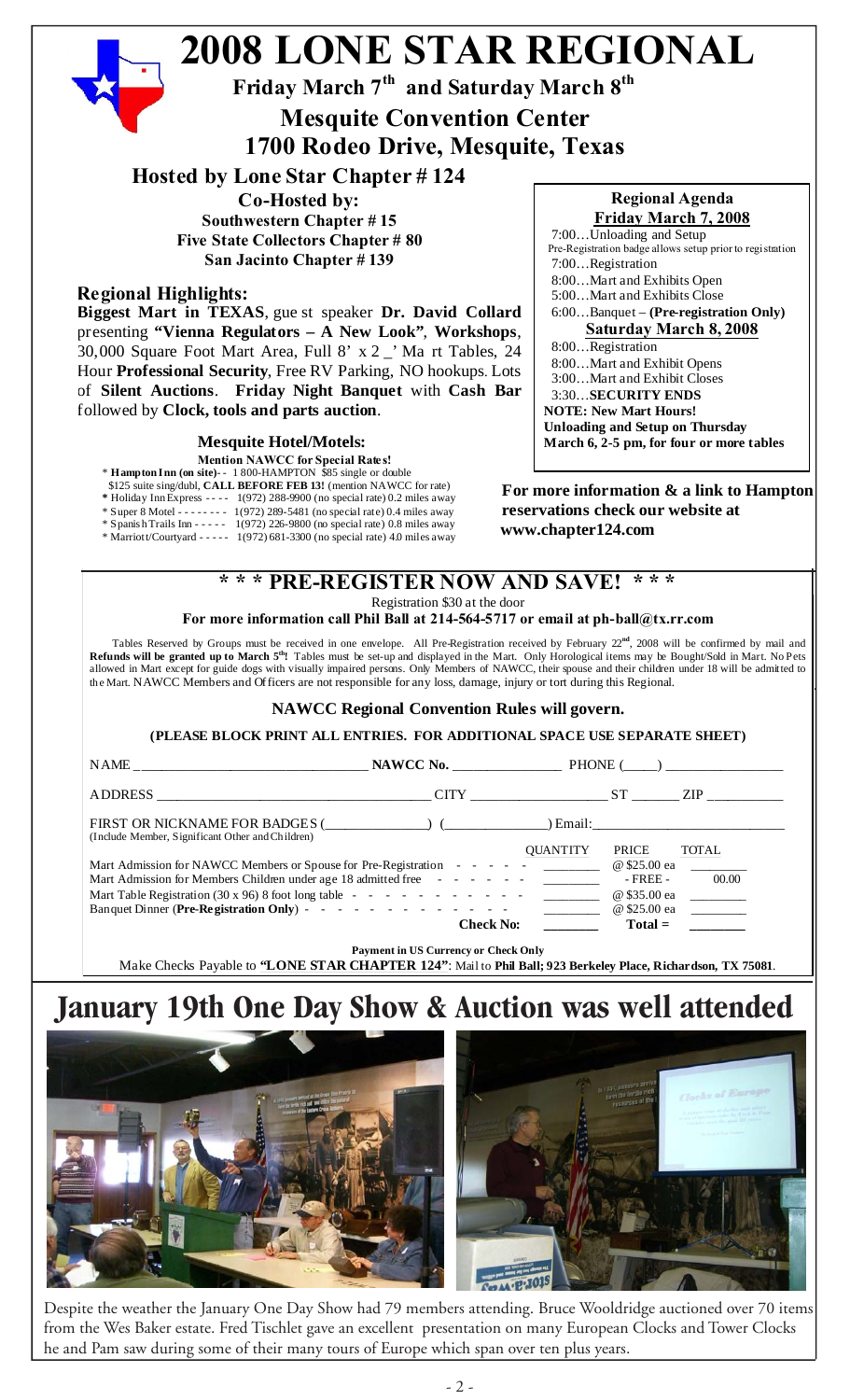| Complete & send with applicable check made payable to LONE STAR CHAPTER #124<br>GENE MEYSENBURG GM1000@PRODIGY.NET, 11028 Creekmere, Dallas TX 75218                                                                                                                                                                                                                                                                                                                                                                                                                                                                                                                                                                                                                                                                                                                                                                             | APPLICATION/RENEWAL for LONE STAR CHAPTER 124, NAWCC<br>An educational group dedicated to preserving and understanding horology.                                                                                                                                                                                                                                                                                                                                                                             | $\Box$ New #124 Member<br>$\Box$ Renew my membership                                                                                                                                         | Dues are \$10 per year.<br>yrs $@$ \$10 = |
|----------------------------------------------------------------------------------------------------------------------------------------------------------------------------------------------------------------------------------------------------------------------------------------------------------------------------------------------------------------------------------------------------------------------------------------------------------------------------------------------------------------------------------------------------------------------------------------------------------------------------------------------------------------------------------------------------------------------------------------------------------------------------------------------------------------------------------------------------------------------------------------------------------------------------------|--------------------------------------------------------------------------------------------------------------------------------------------------------------------------------------------------------------------------------------------------------------------------------------------------------------------------------------------------------------------------------------------------------------------------------------------------------------------------------------------------------------|----------------------------------------------------------------------------------------------------------------------------------------------------------------------------------------------|-------------------------------------------|
| Please PRINT:                                                                                                                                                                                                                                                                                                                                                                                                                                                                                                                                                                                                                                                                                                                                                                                                                                                                                                                    |                                                                                                                                                                                                                                                                                                                                                                                                                                                                                                              | Check appropriate box:<br>To join Chapter #124, you must be an NAWCC member, or have applied for NAWCC<br>membership. Have you applied for National membership, but haven't gotten a member- | Join/renew for 1 - 5 years                |
| Mr__ Mrs___ Miss__ Ms__ (Please check appropriate blank.)                                                                                                                                                                                                                                                                                                                                                                                                                                                                                                                                                                                                                                                                                                                                                                                                                                                                        |                                                                                                                                                                                                                                                                                                                                                                                                                                                                                                              | ship number? Check here __, [Date of your application/check to National                                                                                                                      |                                           |
|                                                                                                                                                                                                                                                                                                                                                                                                                                                                                                                                                                                                                                                                                                                                                                                                                                                                                                                                  | $\begin{tabular}{c c c c c} \hline \multicolumn{3}{c c }{\text{NAME}} & \multicolumn{3}{c }{\text{NAME}} \\ \hline \multicolumn{3}{c }{\text{NAME}} & \multicolumn{3}{c }{\text{EXAMPLE}} \\ \hline \multicolumn{3}{c }{\text{NAME}} & \multicolumn{3}{c }{\text{EXAMPLE}} \\ \hline \multicolumn{3}{c }{\text{NAME}} & \multicolumn{3}{c }{\text{EXAMPLE}} \\ \hline \multicolumn{3}{c }{\text{NAME}} & \multicolumn{3}{c }{\text{EXAMPLE}} \\ \hline \multicolumn{3}{c }{\text{NAME}} & \multicolumn{3}{c$ |                                                                                                                                                                                              |                                           |
|                                                                                                                                                                                                                                                                                                                                                                                                                                                                                                                                                                                                                                                                                                                                                                                                                                                                                                                                  | STREET PHONE                                                                                                                                                                                                                                                                                                                                                                                                                                                                                                 |                                                                                                                                                                                              |                                           |
|                                                                                                                                                                                                                                                                                                                                                                                                                                                                                                                                                                                                                                                                                                                                                                                                                                                                                                                                  | $CITY$ $ZIP$ $ZIP$                                                                                                                                                                                                                                                                                                                                                                                                                                                                                           |                                                                                                                                                                                              |                                           |
| E-Mail:                                                                                                                                                                                                                                                                                                                                                                                                                                                                                                                                                                                                                                                                                                                                                                                                                                                                                                                          |                                                                                                                                                                                                                                                                                                                                                                                                                                                                                                              |                                                                                                                                                                                              |                                           |
|                                                                                                                                                                                                                                                                                                                                                                                                                                                                                                                                                                                                                                                                                                                                                                                                                                                                                                                                  |                                                                                                                                                                                                                                                                                                                                                                                                                                                                                                              |                                                                                                                                                                                              |                                           |
|                                                                                                                                                                                                                                                                                                                                                                                                                                                                                                                                                                                                                                                                                                                                                                                                                                                                                                                                  | $\begin{array}{c}\nNAME \quad \quad \text{NAWCC} \# \end{array}$                                                                                                                                                                                                                                                                                                                                                                                                                                             |                                                                                                                                                                                              | 02/08                                     |
| Who recommended you?                                                                                                                                                                                                                                                                                                                                                                                                                                                                                                                                                                                                                                                                                                                                                                                                                                                                                                             |                                                                                                                                                                                                                                                                                                                                                                                                                                                                                                              |                                                                                                                                                                                              |                                           |
| renew their membership for 2008. To check the expiration date for your membership, look at the top line on the<br>mailing label on the top of page 4 (the back side of this page). If it says "Exp 12/2007" then your membership<br>expired at the end of 2007 and you need to renew. If it says anything else, your membership is current for 2008. The<br>membership fee is \$10 per year for 1 to 5 years.<br>If you are not a member of Chapter 124, the top line on the mailing label will be blank. You are invited to join using<br>the above form.<br>Gene Meysenburg is handling our membership renewals. If you have any questions about the renewals, or about<br>your membership, you may call Gene at 214-328-1984, or email him at gm1000@prodigy.net.<br>Your prompt cooperation in this renewal process helps save the Chapter postage and mailing expenses for mailing<br>renewal reminders. Please do it now!. |                                                                                                                                                                                                                                                                                                                                                                                                                                                                                                              |                                                                                                                                                                                              |                                           |
|                                                                                                                                                                                                                                                                                                                                                                                                                                                                                                                                                                                                                                                                                                                                                                                                                                                                                                                                  | <b>UPCOMING EDUCATION CLASSES</b><br>Location for Classes : Founder's Building, 701 S. Main, Grapevine, TX.<br>Check Chapter 124 Website @ www. chapter124.com for Any Changes or Updates<br>(*NOTE: Time of Classes are normally 9 AM to 5 PM)                                                                                                                                                                                                                                                              |                                                                                                                                                                                              |                                           |
|                                                                                                                                                                                                                                                                                                                                                                                                                                                                                                                                                                                                                                                                                                                                                                                                                                                                                                                                  |                                                                                                                                                                                                                                                                                                                                                                                                                                                                                                              |                                                                                                                                                                                              |                                           |
| <b>CLASS</b>                                                                                                                                                                                                                                                                                                                                                                                                                                                                                                                                                                                                                                                                                                                                                                                                                                                                                                                     | <b>DATE</b>                                                                                                                                                                                                                                                                                                                                                                                                                                                                                                  | COST<br><b>INSTRUCTOR</b>                                                                                                                                                                    |                                           |
| <b>Spring Barrel Clock Repair 200</b>                                                                                                                                                                                                                                                                                                                                                                                                                                                                                                                                                                                                                                                                                                                                                                                                                                                                                            | February 9 & 10, 2008<br>February 16, 2008                                                                                                                                                                                                                                                                                                                                                                                                                                                                   | \$90.00                                                                                                                                                                                      | Phil Ball & Vozar<br>817-399-9894         |

**Open Bench Workshop February 16, 2008** !! Free !! Mark Vozar

 **Chime Clock Repair 300** April 5- 6, 2008 \$120.00 Phil Ball

**Open Bench Workshop April 12, 2008** !! Free !! Mark Vozar

Statue Repair and Refinishing <br> **April 26-27, 2008** \$60.00 Phil Gregory

**Jewelers Lathe II** May 3, 2008 \$30.00 Bill Andrle

Weight Driven Clock May 24-25, 2008 \$120.00 Phil Ball

**Repair 400** May 31 & June 1, 2008 972-889-9338

**SWCC Self Winding Clock** February 23 - 24, 2008 \$60.00 Marybess Grisham **Repair** plus \$10.00 book 214-351-5554

817-399-9894

817-399-9894

972-717-4021

254-715-3820

April 12- 13, 2008 972-889-9338